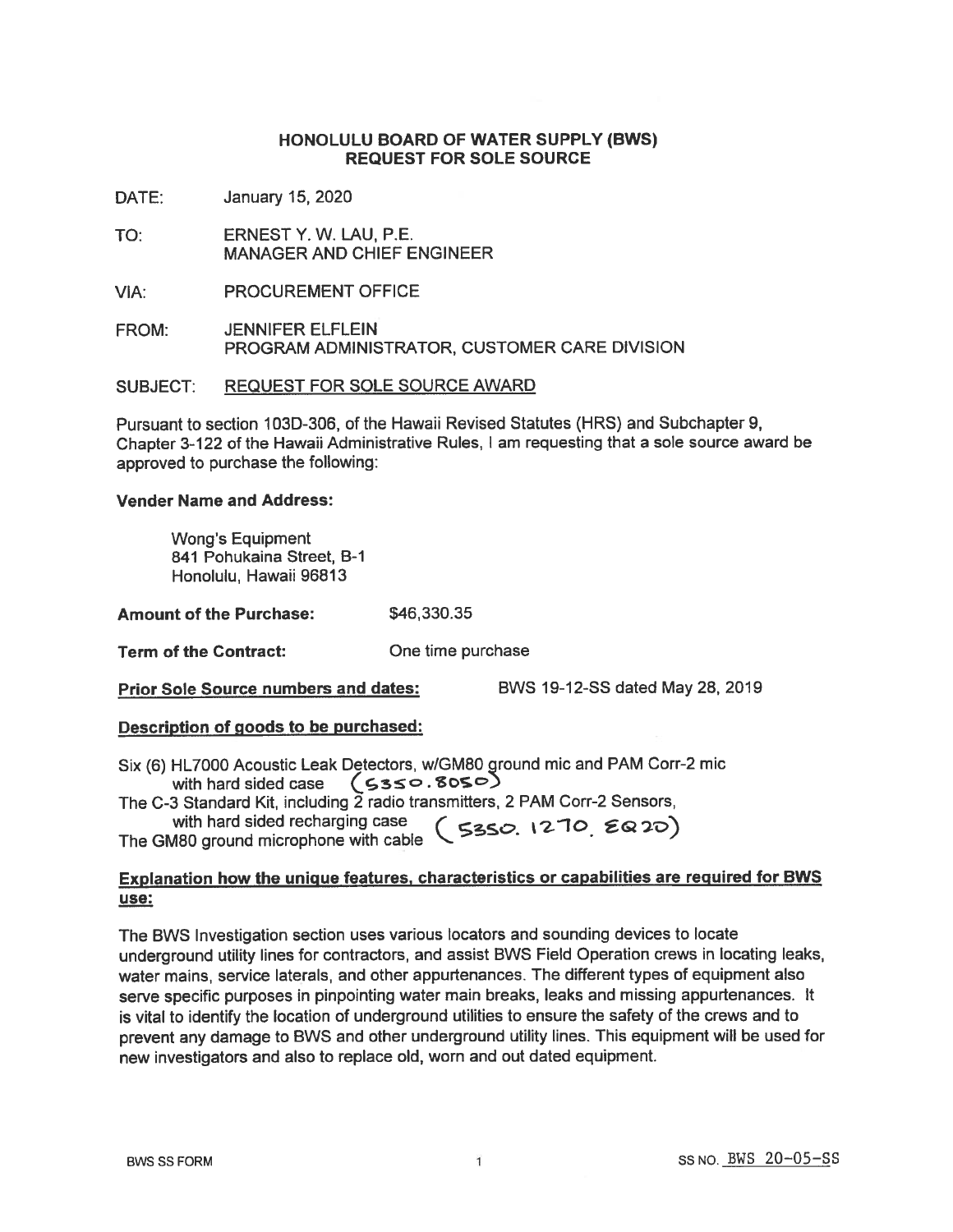### Other possible sources for the goods:

None — Wong's Equipment and Service LLC is the sole source supplier for SebaKMT products to the State of Hawaii. See attached letters dated December 11, 2019, from the vendor.

<sup>I</sup> certify that the information provided above is to the best of my knowledge, true, correct and that the goods described above are available through only one (1) source.

Direct Questions to: Brandon Abelaye Phone: (808) 748-5376

Requestor

1/15/2020

Division Head |15|2020

**Date** 

**Date** 

Posting dates pursuant to Hawaii Administrative Rules Section 3-122-82: MAR - 6 2020 to MAR 1 6 2020

REVIEWED AS TO PROCUREMENT FORM:

PROCUREMENT OFFICE

 $3/6/2020$ 

 $20z$  - 820 - 3021

CERTIFIED AS TO AVAILABILITY OF FUNDS:

FINA<sup>1</sup>

 $N_{s|s|10}$ 

3/6/zc Date

**APPROVED AS RECOMMENDED)/ NOT APPROVED** 

XV. LAU, P.E.

 $\frac{11}{15}$ Date

and Chief Engineer Am for K.H.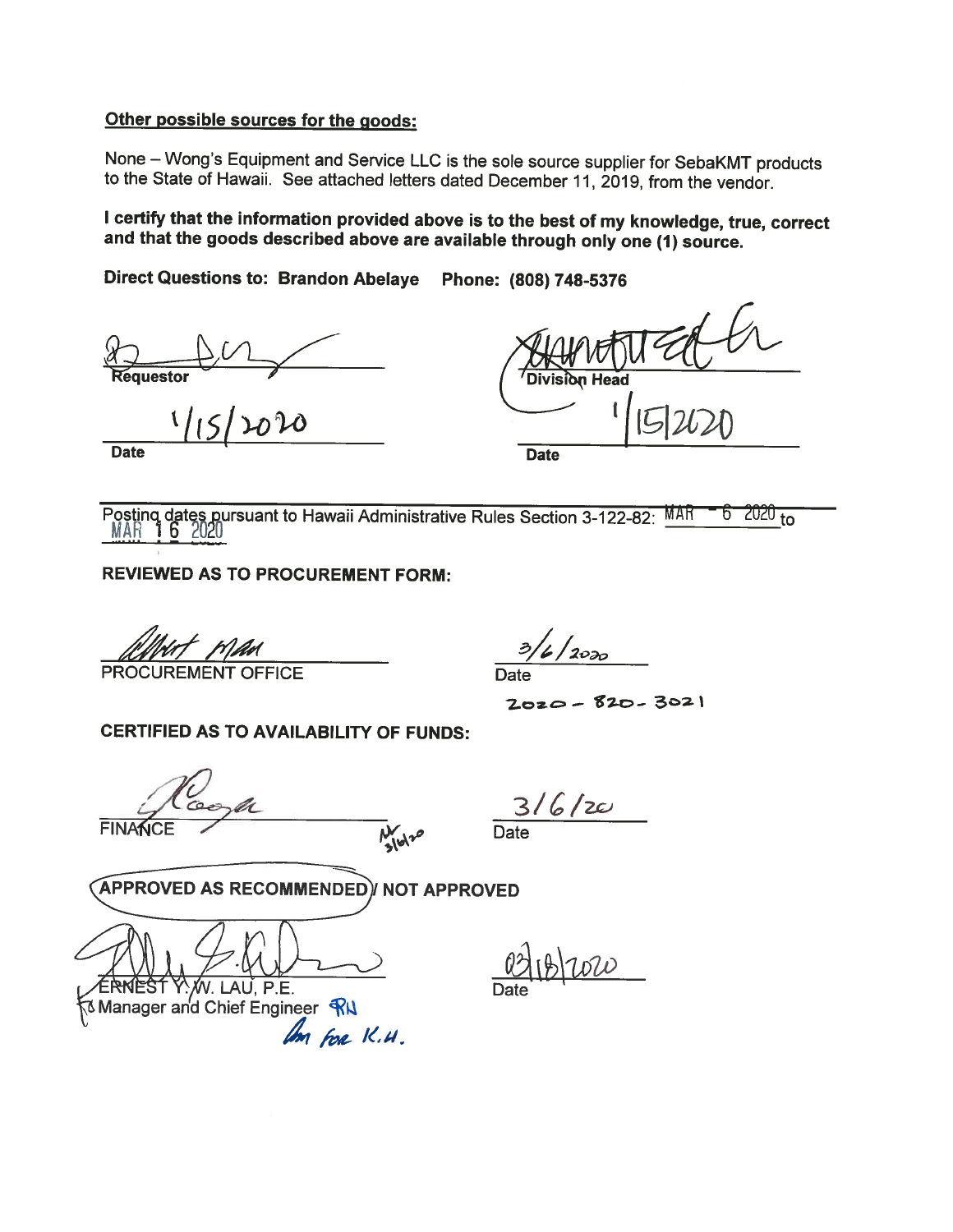# BOARD OF WATER SUPPLY CITY AND COUNTY OF HONOLULU

MAH —6 2020

(Date Notice Posted)

# NOTICE OF INTENT TO ISSUE A SOLE SOURCE AWARD

The Chief Procurement Officer is reviewing a request to make a sole source award to Wong's Equipment & Service LLC to purchase SebaKMT water conservation products.

The award shall be made to:

| Name of Vendor:           | Wong's Equipment & Service LLC                                                                          |
|---------------------------|---------------------------------------------------------------------------------------------------------|
| <b>Address of Vendor:</b> | 841 Pohukaina Street, B-1<br>Honolulu, Hawaii 96813                                                     |
| Cost:                     | \$46,330.35                                                                                             |
| Direct any inquiries to:  | Kathy-Jean Hoffman                                                                                      |
| Address:                  | <b>Board of Water Supply</b><br><b>Procurement Office</b><br>630 S. Beretania St.<br>Honolulu, HI 96843 |
| Telephone No.:            | (808) 748-5151                                                                                          |
| Fax Telephone No.:        | (808) 550-9193                                                                                          |

Submit written objection(s) to this Notice of Intent to Issue a Sole Source Award contract within seven (7) calendar days from the date this notice was posted to:

> Manager and Chief Engineer Board of Water Supply 630 S. Beretania St., Room 201 Honolulu, HI 96843

Telephone No. (808) 748-5151

Sole Source Reference No.: BWS 20-05-SS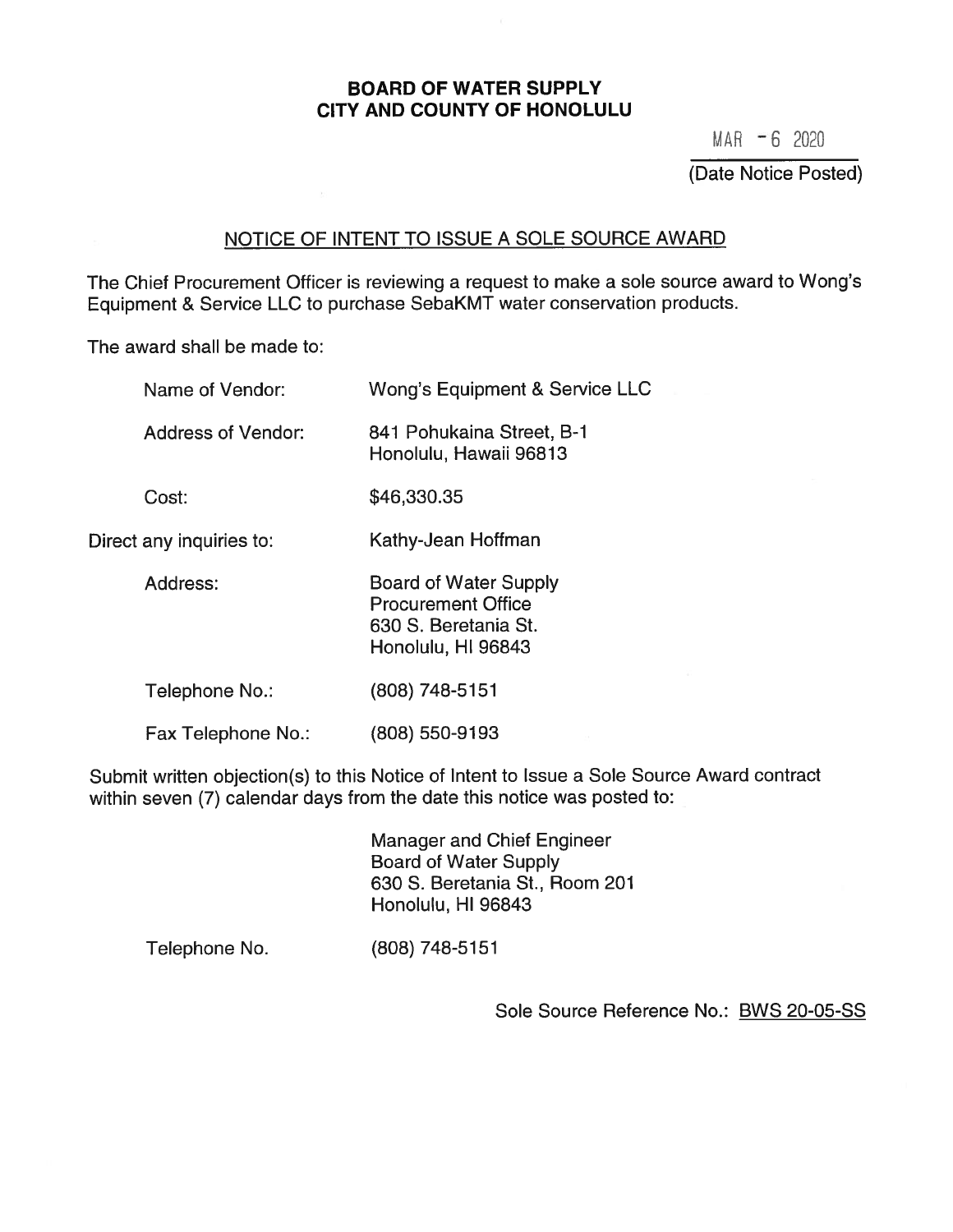# Wong's Equipment & Service LLC 841 Pohukaina St. B-3 Honolulu, Hi. 96813 PH:596-\$870 Fax:596-7044

Honolulu Board of Water Supply Brandon Abelaye babelaye@hbws.org

| Subject: sebaKMT Correlator |  |
|-----------------------------|--|
|                             |  |

Date: 12/10/19

| C-3 Std Kit<br>Inc. 2 radio transmitters, 2 PAMCorr-2 sensors<br>With hard sided recharging case | \$14000.00 |                                                  |  |
|--------------------------------------------------------------------------------------------------|------------|--------------------------------------------------|--|
| GM80 ground mic with cable                                                                       |            | \$1395.00                                        |  |
| Shipping charges                                                                                 |            | 250.00<br>\$15645.00                             |  |
|                                                                                                  | <b>GET</b> | 737.19<br>$\overline{\mathscr{I}}$<br>\$16382.19 |  |

Remarks

For further information on this quotation, contact:

F.O.B. Wong's Equipment & Service Delivery: 07-10 days Taxes: see above Terms Net Cash within 30 days after invoice. Subject to acceptance within  $60$  days.

WE ARE NOT RESPONSIBLE FOR DELAYS IN Wong's Equipment & Service LLC DELIVERY DUE TO STRIKES, DISASTER, WAR OR ANY OTHER CONDITIONS BEYOND OUR CONTROL. By Harold Wong ...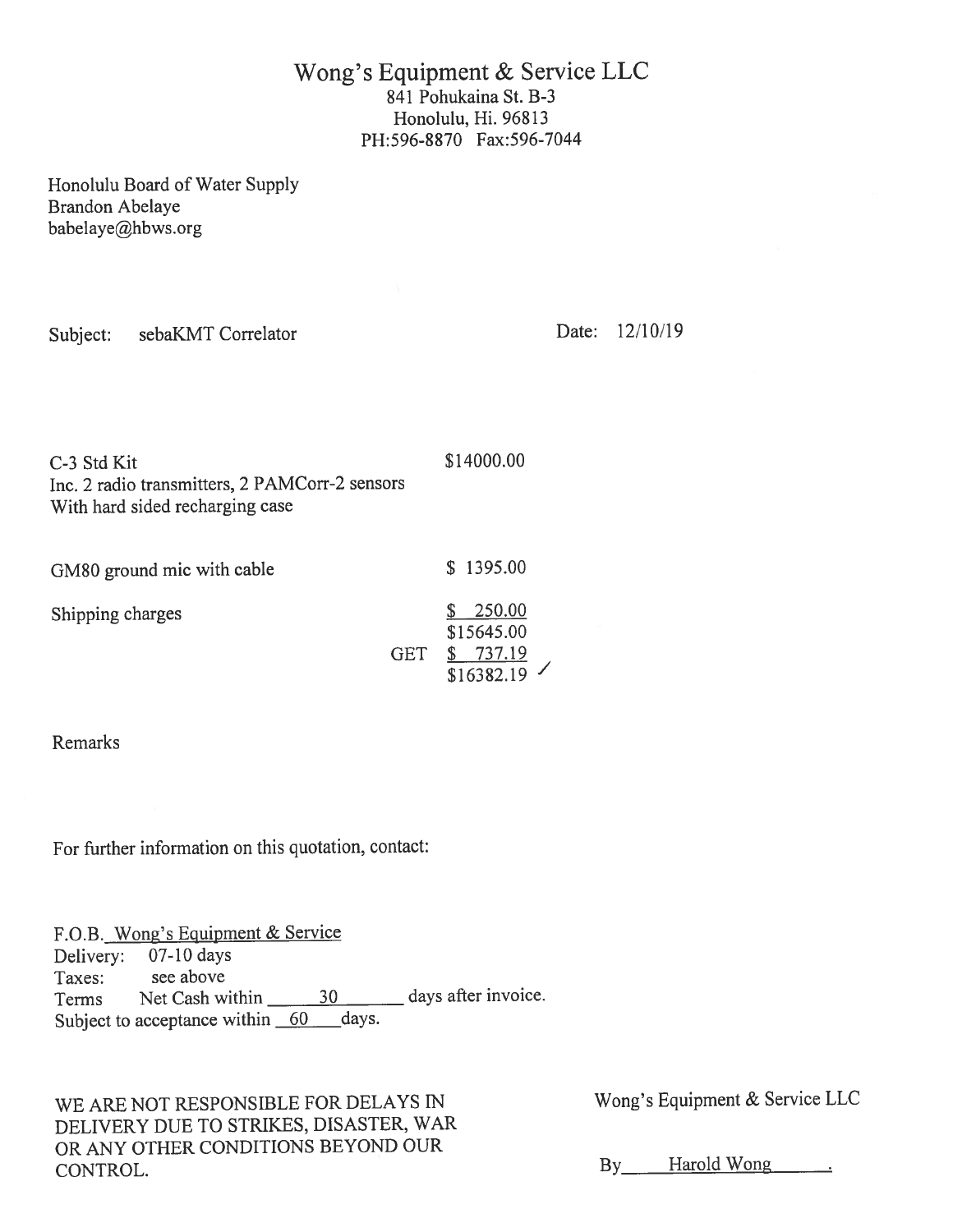# Wong's Equipment & Service LLC \$41 Pohukaina St. B-3 Honolulu, Hi. 96813 PH:596-8870 Fax:596-7044

Honolulu Board of Water Supply Brandon Abelaye babelaye@hbws.org

| Subject:                                                                                       | sebaKMT HL7000 |                      |    |                 | Date:         | 12/10/19                   |
|------------------------------------------------------------------------------------------------|----------------|----------------------|----|-----------------|---------------|----------------------------|
| HL7000 Acoustic Leak Detector<br>w/ GM80 ground mic and PAM Corr-2 mic<br>With hard sided case |                | \$4666.75 ea.        |    |                 | X6 \$28000.50 |                            |
|                                                                                                |                | Shipping charges     | \$ | 100.00 ea. $X6$ |               | 600.00<br>S.<br>\$28600.50 |
|                                                                                                |                | 4.712%<br><b>GET</b> |    |                 |               | \$1347.66<br>\$29948.16    |

# Remarks

for further information on this quotation, contact:

F.O.B. Wong's Equipment & Service Delivery: <sup>14</sup> - <sup>21</sup> days Taxes: see above Terms Net Cash within 30 days after invoice. Subject to acceptance within  $\overline{60}$  days.

WE ARE NOT RESPONSIBLE FOR DELAYS IN Wong's Equipment & Service LLC DELIVERY DUE TO STRIKES, DISASTER, WAR OR ANY OTHER CONDITIONS BEYOND OUR CONTROL. By Harold Wong ...